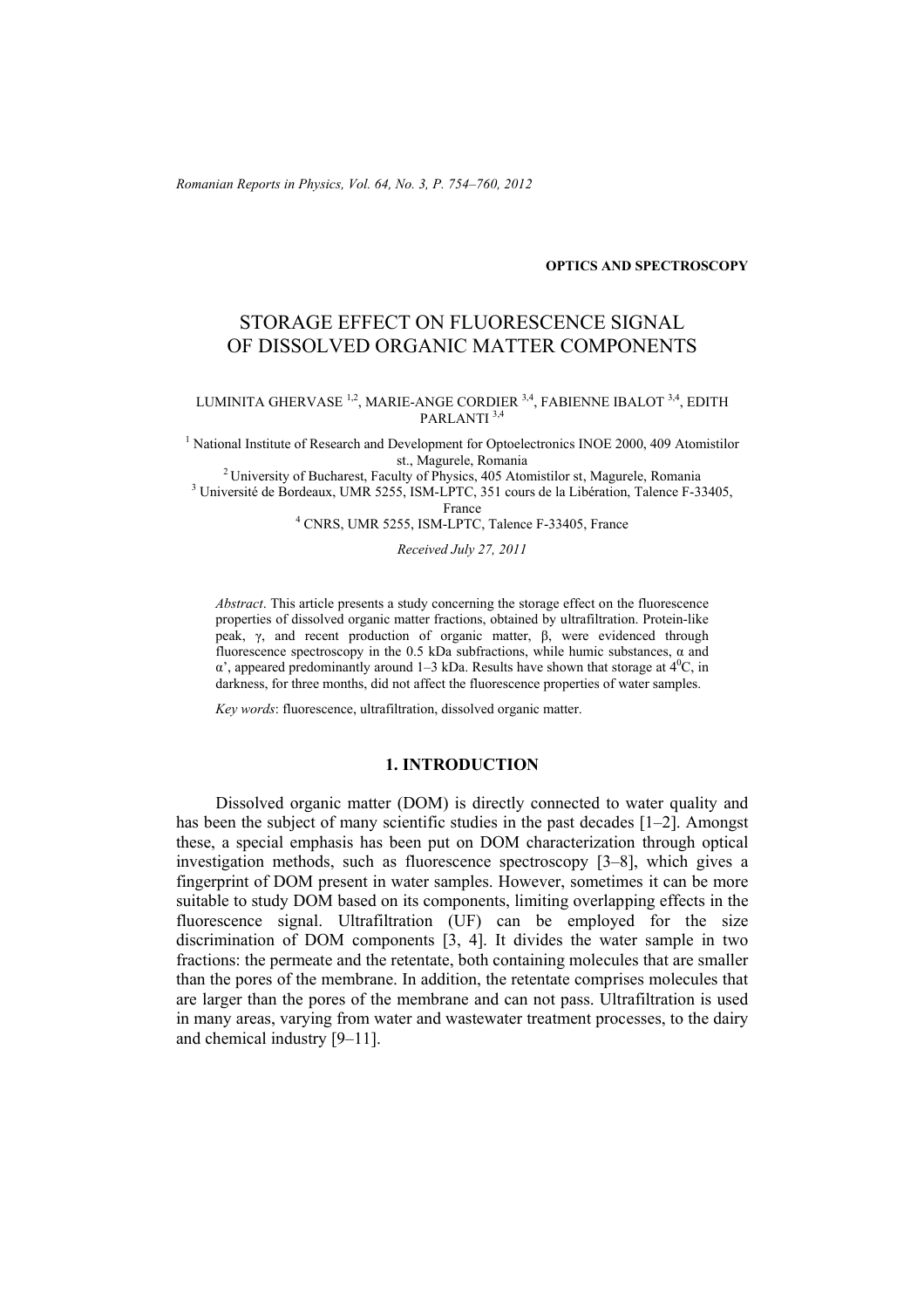The aim of this study was to investigate the storage effect on the chromophoric dissolved organic matter of a bulk estuarine water sample and its subfractions, obtained by ultrafiltration. For this purpose, ultrafiltration was performed on a water sample, and the fluorescence signals, of the bulk sample and the obtained UF subfractions were measured at the beginning of the experiment and after three months of storage in darkness, at 4°C.

#### **2. EXPERIMENTAL**

The working protocol for the UF experiment is presented in Fig. 1. The bulk sample (BS) was ultrafiltered using a Millipore Prep/Scale<sup>TM</sup> – TFF device equipped with regenerated cellulose membrane of 3 kDa cut off (Millipore membrane cartridge PLBC), resulting in the permeate P3 and retentate R3. Afterwards, P3 was ultrafiltered using a similar device, with 1 kDa cut off membrane (Millipore membrane cartridge PLAC), which gave the permeate P1 and retentate R1. The last step involved ultrafiltration of P1 with an Amicon TCF 10 tangential ultrafiltration device, equipped with a 0.5 kDa cut off membrane disc made of cellulose acetate (Amicon YC05; Millipore), resulting in the permeate P0.5 and retentate R0.5.



Fig. 1 – Working scheme for the ultrafiltration process.

All samples were analyzed using fluorescence spectroscopy, recorded as excitation-emission matrices (EEMs), with a Jobin-Yvon FL3-22 spectrofluorometer. EEMs were obtained by collecting 17 emission spectra between 260–700 nm, for excitation wavelengths between 250–410 nm, as previously described [12].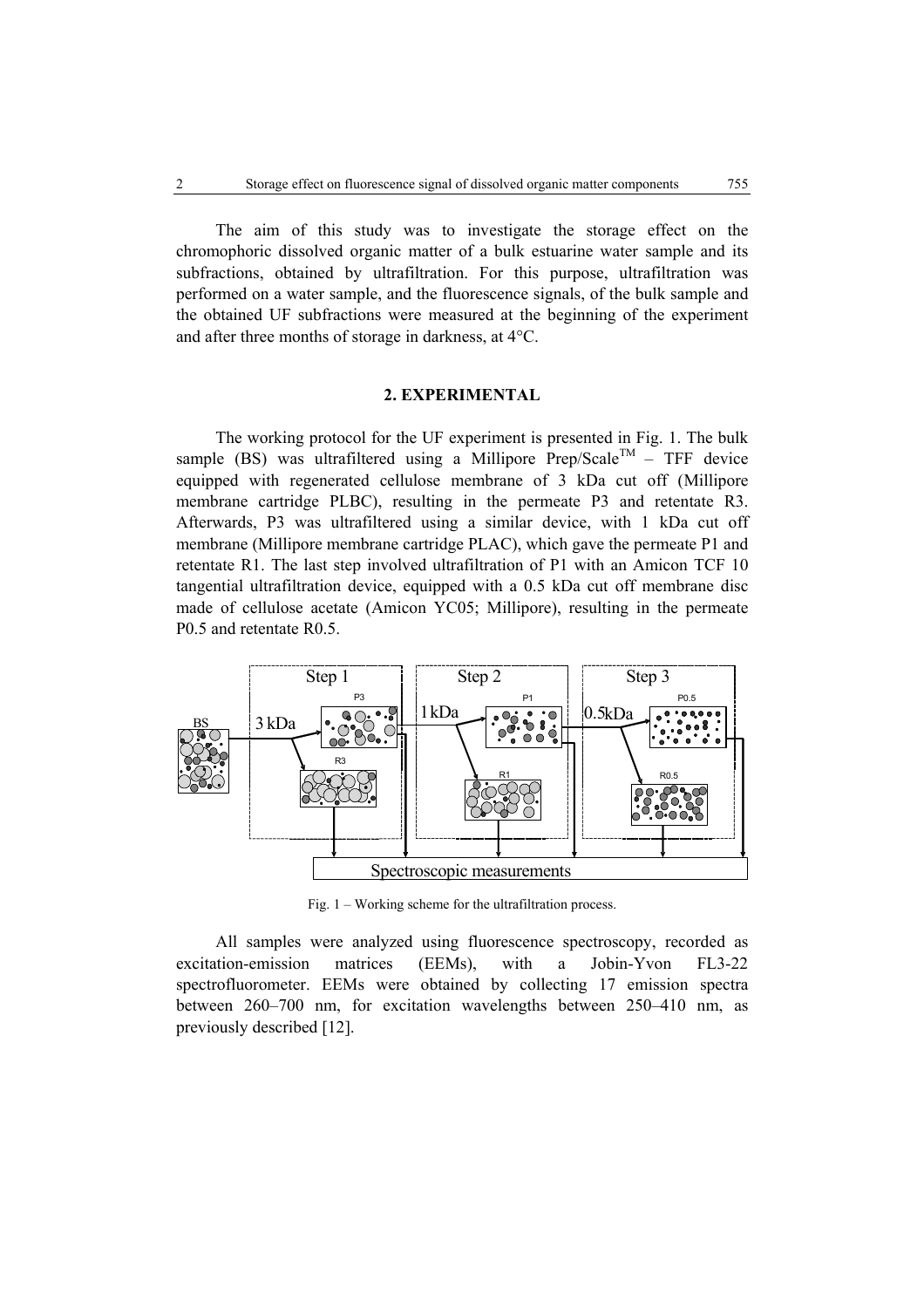#### **3. RESULTS AND DISCUSSION**

The DOC analysis revealed variations of the carbon content and the fact that during each fractionation step, the highest amount of carbon remained within the retentate. The total carbon mass was divided unevenly between the subfractions (Fig. 2). Subfractions R3 and R1 contained 16 and 10 %, respectively, of the total carbon mass. The decrease in DOC concentration after the first fractionation step was probably due to the adsorption on the membrane. The molecules with molecular weight between 0.5 and 1 kDa represent the largest part of the total carbon mass, of approximately 43 %, close to that found by [4] for surface estuarine waters. The variation of DOC content can be related with the fact that ultrafiltration membranes are known to retain and afterwards randomly release organic molecules [13, cited by 4].



Fig. 2 – Dissolved organic carbon mass balance.

The EEMs of the UF subfractions (R3, R1, R0.5 and P0.5), are presented in Fig. 3, at the same intensity scale. The major chromophoric DOM components are illustrated: α, α' (humic-like molecules), β (attributed to the recent production of organic matter) and  $\gamma$ , representing the protein-like fraction. The mass balance for the entire UF process showed a fluorescence recovery percentage of approximately 78% for α, α' and β fluorophores. The γ component showed higher instability, with a recovery rate of 183 %, much higher than that reported in literature so far [4].

Much higher fluorescence concentration was found for subfraction R05, probably related with its DOC content, as this sample had the highest concentration of carbon as compared with the rest of the subfractions.

The humic-like molecules,  $\alpha$  and  $\alpha'$ , were found in all subfractions. The  $\alpha$ components showed maximum fluorescence signal for excitation wavelength of 340 nm, and emission around 434 nm, while the  $\alpha'$  molecules had the strongest fluorescence emission around 445 nm, when excited with 250–270 nm. It appears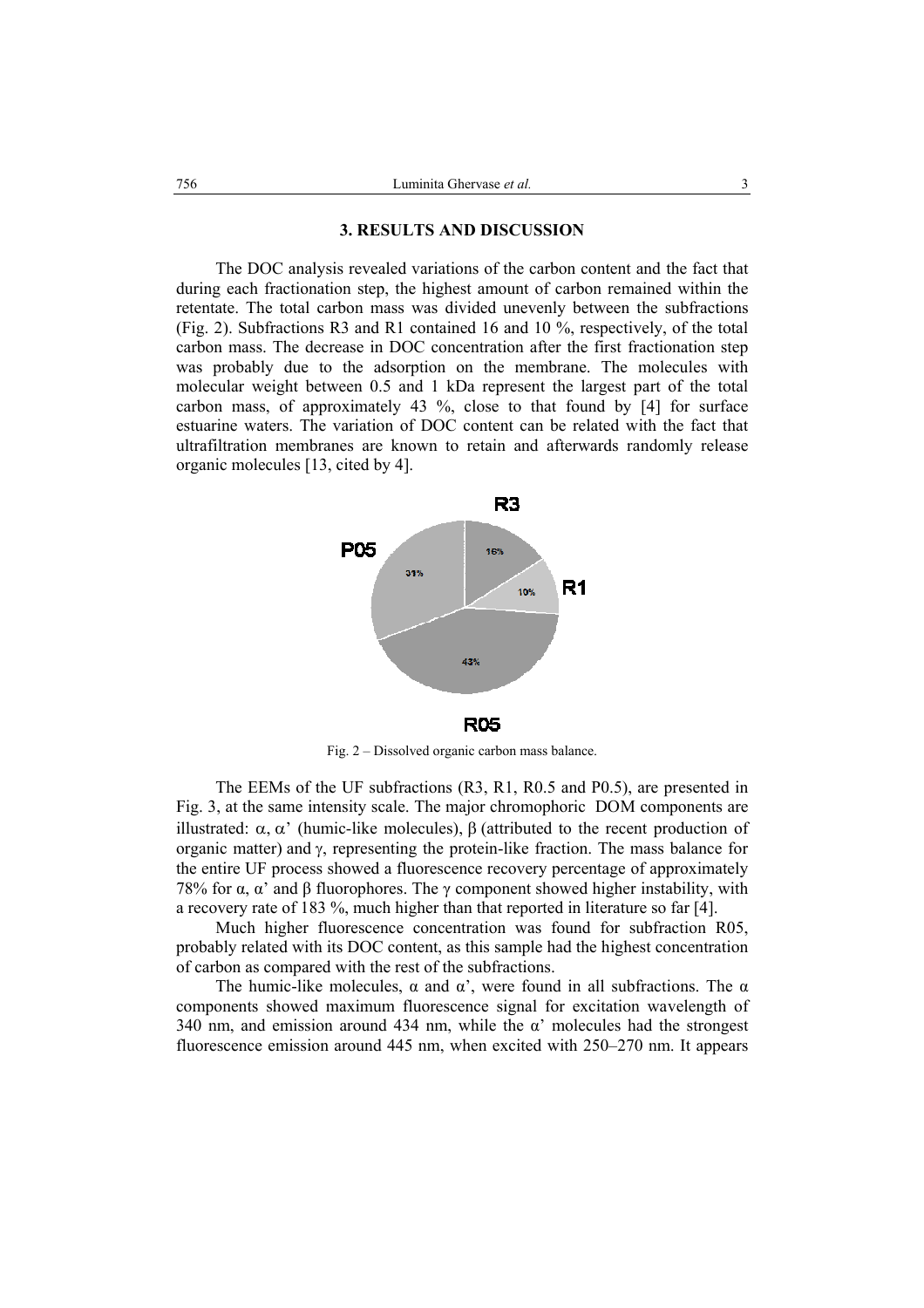that for the water sample analyzed here, the molecular size of these fluorophores is around 1–3 kDa. For subfractions R3 and R1, the peaks associated with humic molecules,  $\alpha$  and  $\alpha'$ , are better defined than for samples R05 and P05, suggesting that The P0.5 subfraction showed the lowest concentration of humic substances, which means that most of these molecules have been retained by the larger molecular weight cut-off filters. This is different than the results obtained by [15], which found these molecules between 13 and 150 kDa, and more appropriate with the earlier findings of [16], indicating the presence of humic-like molecules between 0.5–2 kDa.

It can be seen that R0.5 and P0.5 exhibit a more pronounced fluorescence maximum, attributed to the protein-like fraction, γ, around 330-340 nm emission, for excitation wavelength of 280 nm. This confirms that these fluorophores are present in the bulk sample (as a small shoulder) but their signal is overlapped by the other components. After refining the spectra through UF, the fluorescent signal of γ molecules could be detected. This type of molecules have been found between 0.5 and 2 kDa for rural river and urban lake samples [3], between 1 and 5 kDa for estuaries [15] and in the 0.5 kDa fractions for fresh and brackish water samples [4].



Fig. 3 – Fluorescence EEMs of ultrafiltration subfractions, following the steps in Fig.1.

In the EEM of P0.5 subfraction, another peak can be noticed, at  $\lambda_{ex}$  /  $\lambda_{em}$  =  $= 315 / 410$  nm, corresponding to the recent production of organic matter (β). This means that β is not specific just for marine water samples, as originally discovered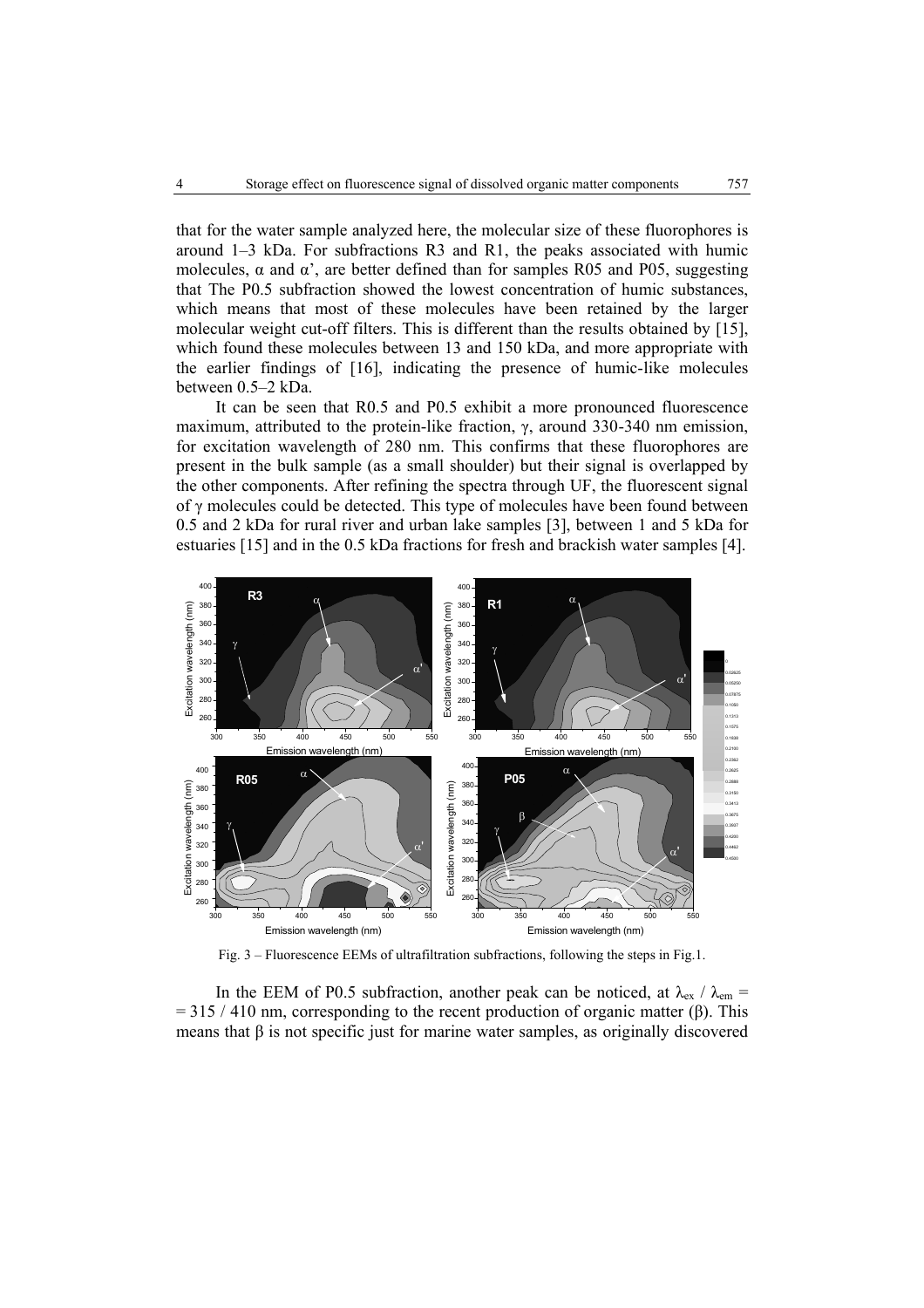[16], but is also common for brackish waters. Just like  $\gamma$ , it has smaller molecular weight than the other DOM fluorophores and its signal is covered by them.

The broad molecular size domains in which DOM components were reported indicates that they are very heterogeneous, subjected to external factors that can influence their size distribution.

The influence of storage at  $4^{\circ}$ C in darkness was evaluated by recording the fluorescence response of the bulk sample and its subfractions. As an example, the EEM of the bulk sample, measured at the beginning and three months after the start of the experiment are presented in Fig. 4. Both matrices are characterized by two large humic-like fluorescence bands, one at 260 nm excitation and emission around 420–450 nm and another one, for excitation wavelength of 340 nm and emission between 420–445 nm. A small shoulder can be observed in the emission domain 320–340 nm, with 280 nm excitation wavelength, attributed to the protein-like fraction. No important changes were noticed between the initial measurements and those performed after three months of storage at  $4^{\circ}$ C in darkness, except for minor variation of the intensity values. This means that even after such a long period, the samples kept their original properties, still being representative for the experiment. This is an important result, because in real practice, it is often not possible to measure samples within a few hours after collection, and storage for a period of time is necessary. Many studies used freezing as storage method [5, 6]. However, it was recently demonstrated by [7] that freezing/thawing is not the most adequate method for storage, as it leads to unpredictable changes of the original properties of water samples. Furthermore, storage at room temperature is not favorable, because it can generate high microbial activity within the water samples [17].



Fig. 4 – Comparison between the initial and the second measurement of the bulk sample.

To better evidence the changes which occur during storage, fluorescence intensity fractions,  $I_{\alpha}/I_{\alpha}^{0}$ ,  $I_{\alpha}/I_{\alpha}^{0}$ ,  $I_{\beta}/I_{\beta}^{0}$  and  $I_{\gamma}/I_{\gamma}^{0}$  (Fig. 5), were calculated. The terms *Iα'*, *Iα*, *Iβ* and *Iγ* represent the fluorophores intensities, measured after storage, and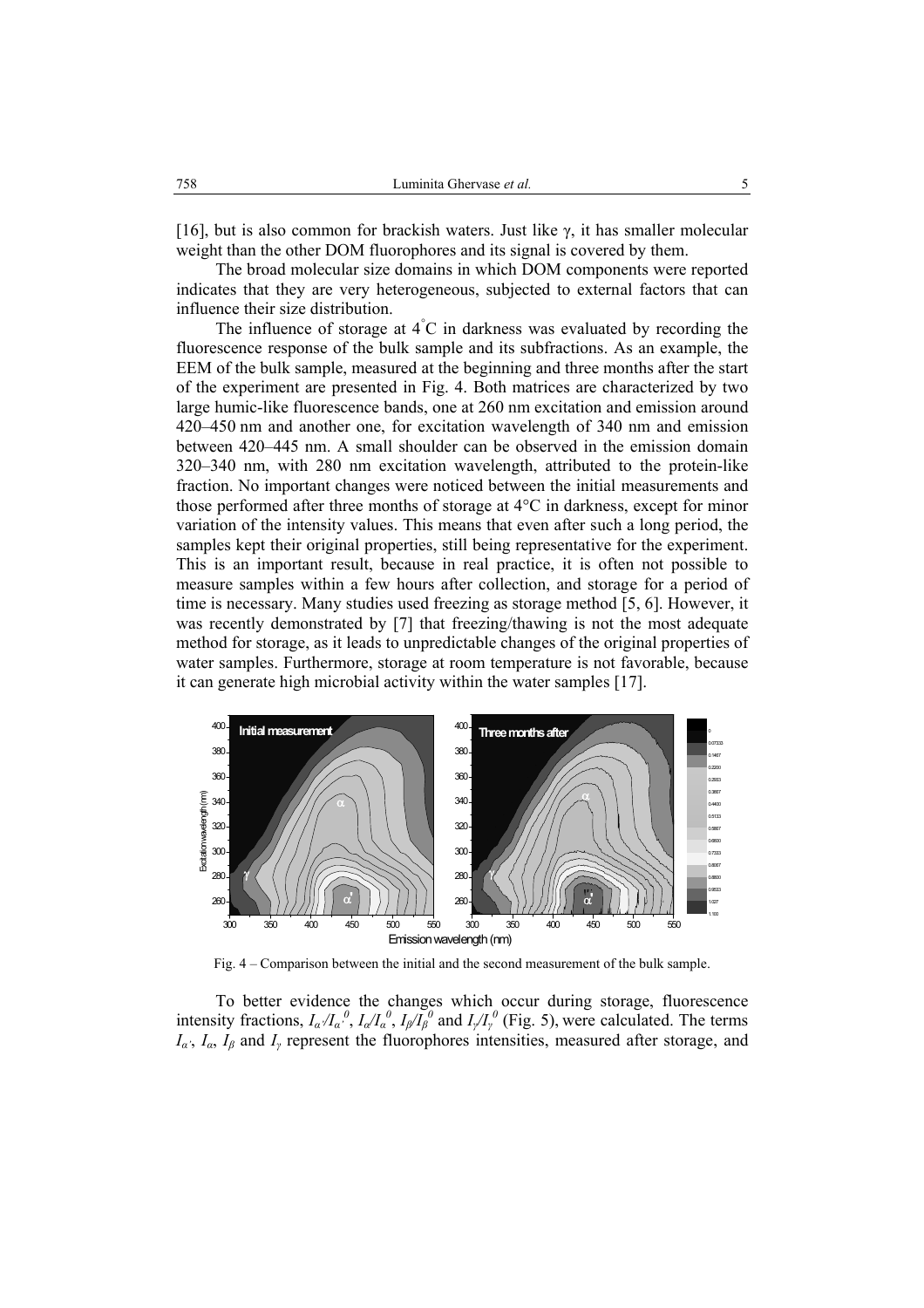



Fig. 5 – Fluorescence intensity ratios of samples measured after three months storage and at the beginning of the experiment.

However, in reality there are small variations due to, either the loss of organic material through sedimentation, or the gain caused by the activity of DOM components. After storage for three months, the fluorescence intensities of DOM components showed minor variations, as compared with the initial measurements, with an average of  $\pm$  4 %. This shows that storage at 4°C, in darkness, for three months, does not affect the fluorescence response, both for bulk and the ultrafiltration subfractions.

### **4. CONCLUSIONS**

The study presented an evaluation of the storage effect on the fluorescence properties of a bulk water sample and its ultrafiltration subfractions. The results show that protein-like molecules, γ, had molecular weight around 0.5 kDa. The contribution from the recent production of organic matter, β, was higher in the 0.5 kDa subfractions. The humic-like molecules,  $\alpha$  and  $\alpha'$ , were mostly retained in the 1 and 3 kDa retentates. No important variations were noticed between the initial fluorescence measurements and those performed after three months of storage, at 4ºC, in darkness, on the bulk sample and the subfractions, except for minor variations of the intensity values, of approximately  $\pm$  4%. Thus, this could be the best option for storage of water samples, when measurements can not be performed as soon as possible after collection.